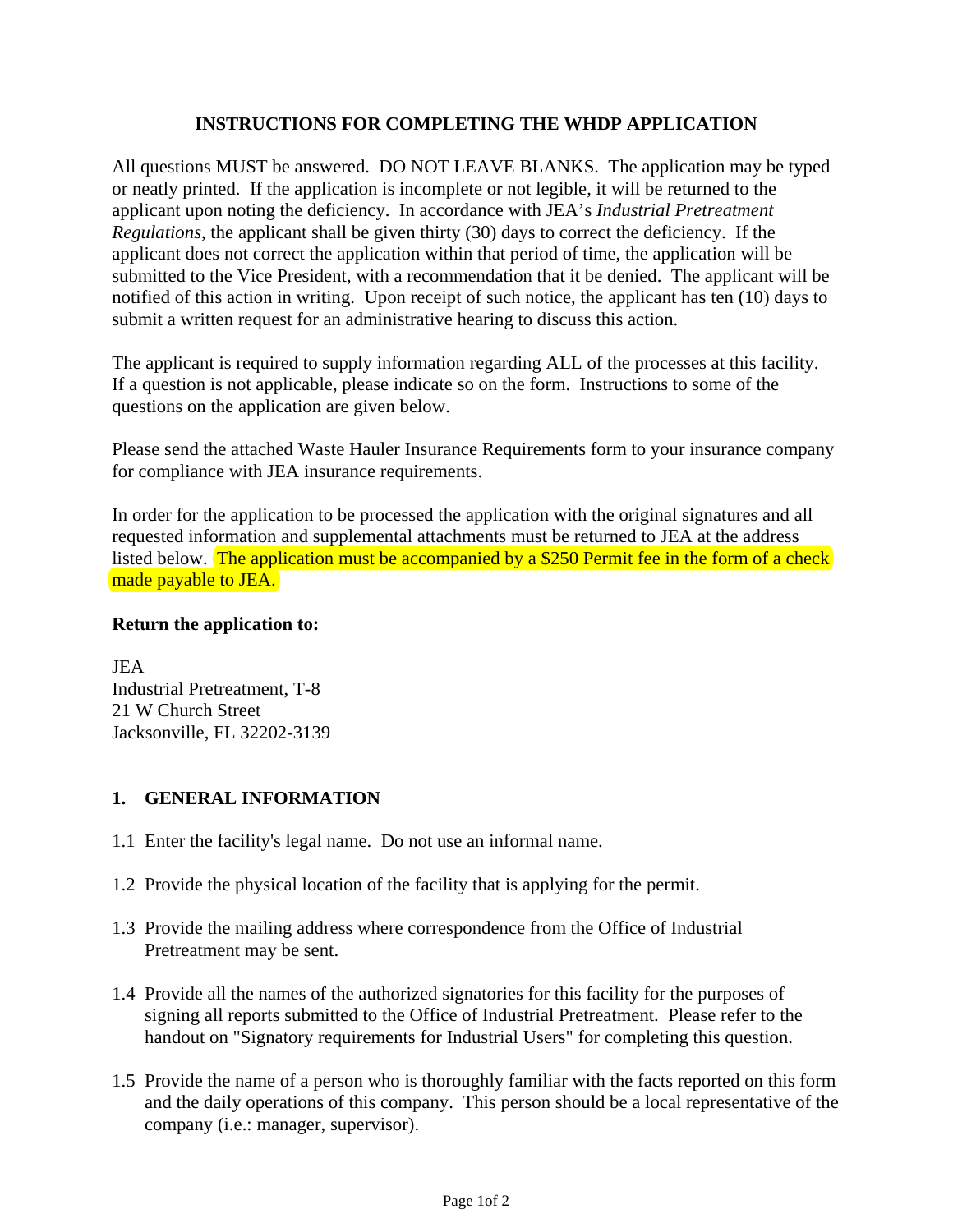### **2. SERVICE AND VEHICLE INFORMATION**

- 2.1 If currently permitted check "Yes". If this is for a new permit check "No" and specify date first discharge needed. Date indicated does not assure permission to discharge by this date. Facility must have current permit before discharge.
- 2.2 Check all that apply. If type of service not listed, check "Other" and specify type of service required.
- 2.3 Indicate the estimated gallons of wastewater to be discharged each week.
- 2.4 List the truck number, capacity and license plate information for each tanker truck that will discharge to the POTW. Each truck shall be permanently marked with the truck number and capacity. Submit a color photo of each vehicle with the completed application.
- 2.5 Indicate the status of insurance coverage. Submit insurance certificates with completed application.

## **3. TREATMENT AND DISPOSAL**

Provide a listing of all chemicals that are used for treating waste prior to discharge. If trade names are used, list the chemical constituents and indicate if Material Safety Data Sheets are available for these products.

#### **4. PERMITS**

- 4.1 Provide a list of all environmental permits held by your facility.
- 4.2 Provide a list of all sites your facility uses to dispose of wastes.

#### **5. CERTIFICATION STATEMENT**

To determine the authorized representative, please refer to the handout on "Signatory requirements for Industrial Users". Please print your proper name and title in the appropriate spaces. Make sure application is signed and dated before returning to our office.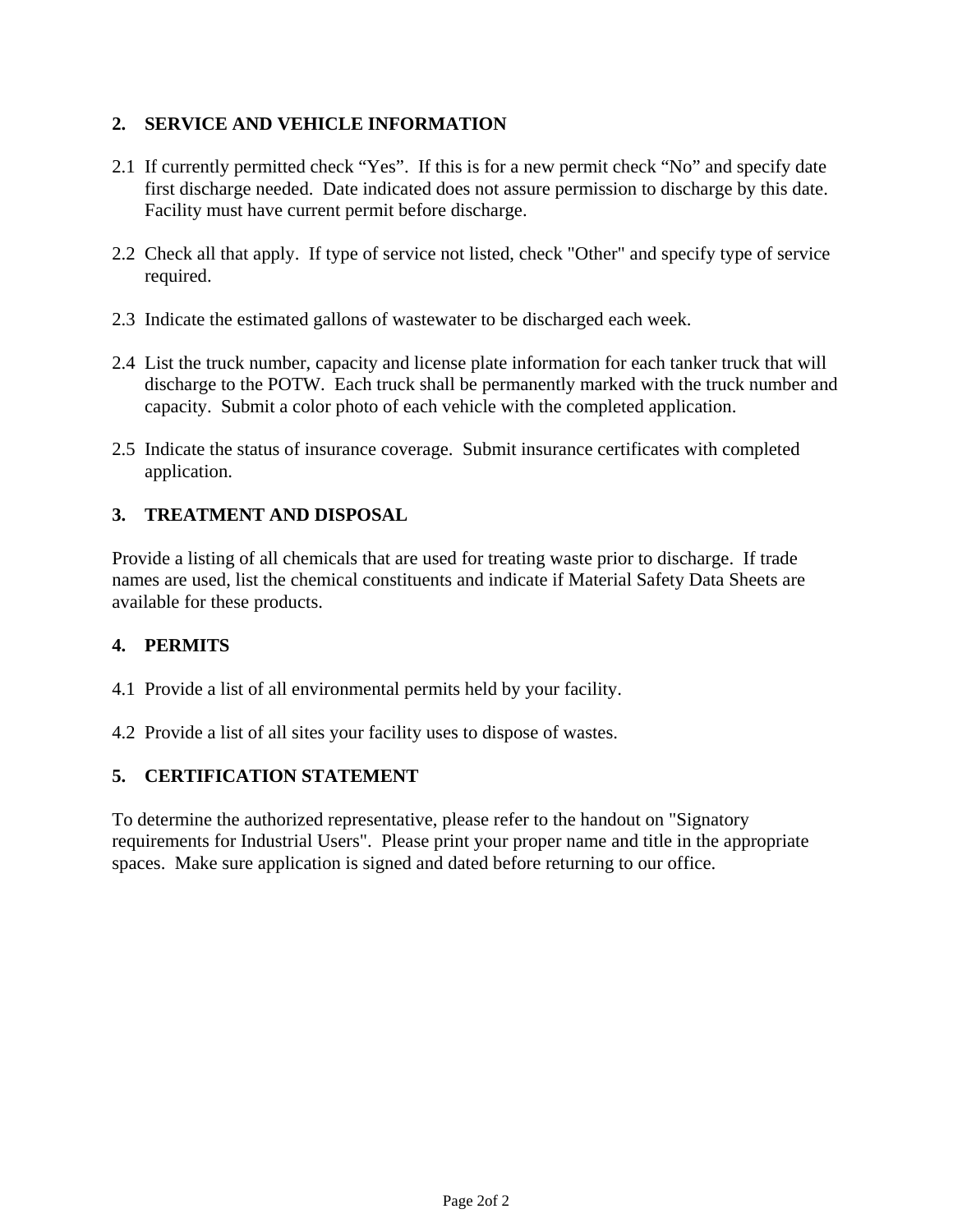

# **WASTE HAULER DISCHARGE PERMIT (WHDP) APPLICATION**

# **1. GENERAL INFORMATION**

|                                                                 |                                                       | 1.1 Facility Name: 1.1 Facility Name:                                                                                                                                                                                                |  |  |
|-----------------------------------------------------------------|-------------------------------------------------------|--------------------------------------------------------------------------------------------------------------------------------------------------------------------------------------------------------------------------------------|--|--|
|                                                                 | 1.2 Facility Address: No. 1.2 Facility Address:       |                                                                                                                                                                                                                                      |  |  |
|                                                                 |                                                       |                                                                                                                                                                                                                                      |  |  |
|                                                                 |                                                       |                                                                                                                                                                                                                                      |  |  |
|                                                                 |                                                       |                                                                                                                                                                                                                                      |  |  |
|                                                                 | authorized representative).                           | <b>1.4</b> Designated authorized representative(s) of the facility (attach similar information for each                                                                                                                              |  |  |
|                                                                 |                                                       | Name: Name and the set of the set of the set of the set of the set of the set of the set of the set of the set of the set of the set of the set of the set of the set of the set of the set of the set of the set of the set o       |  |  |
|                                                                 |                                                       | Title:                                                                                                                                                                                                                               |  |  |
|                                                                 |                                                       | Address: <u>and the contract of the contract of the contract of the contract of the contract of the contract of the contract of the contract of the contract of the contract of the contract of the contract of the contract of </u> |  |  |
|                                                                 |                                                       |                                                                                                                                                                                                                                      |  |  |
|                                                                 |                                                       |                                                                                                                                                                                                                                      |  |  |
|                                                                 |                                                       | E-mail: No. 2014. The mail: No. 2014. The mail: No. 2014. The mail: No. 2014. The mail: No. 2014. The mail: No. 2014. The mail: No. 2014. The mail: No. 2014. The mail: No. 2014. The mail: No. 2014. The mail: No. 2014. The        |  |  |
| <b>1.5</b> Designated Facility Contact (must be locally based): |                                                       |                                                                                                                                                                                                                                      |  |  |
|                                                                 |                                                       | Name: Name and the set of the set of the set of the set of the set of the set of the set of the set of the set of the set of the set of the set of the set of the set of the set of the set of the set of the set of the set o       |  |  |
|                                                                 |                                                       | Title:                                                                                                                                                                                                                               |  |  |
|                                                                 | Address:                                              |                                                                                                                                                                                                                                      |  |  |
|                                                                 | (If different from above)                             |                                                                                                                                                                                                                                      |  |  |
|                                                                 |                                                       | Phone #: $\frac{1}{2}$ Fax #: $\frac{1}{2}$ Fax #:                                                                                                                                                                                   |  |  |
|                                                                 | E-mail:<br><u> 1989 - Johann John Stone, markin f</u> |                                                                                                                                                                                                                                      |  |  |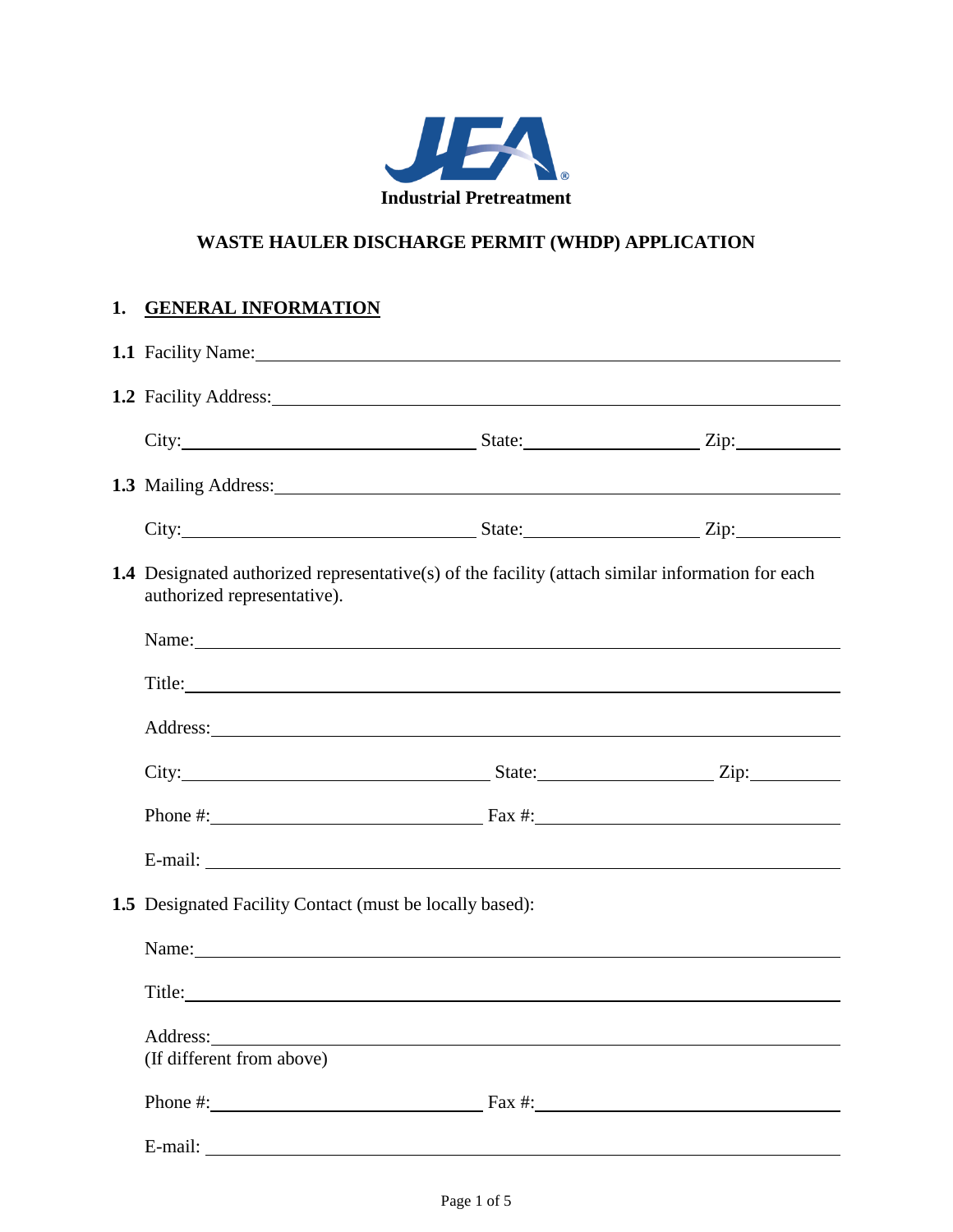#### **2. SERVICE AND VEHICLE INFORMATION**

**2.1** Is this application submittal for a permit renewal?



**2.2** Check type of transported waste that is being requested for disposal at JEA's WWF.



- **2.3** Estimated volume to be discharged per week: gallons
- **2.4** List the vehicle number, capacity & license plate number, include State registration for each truck that will be transporting and discharging wastes to JEA's WWF. **(Attach a color photo of each vehicle)**

| Truck # | Capacity (gallons) | License Plate #<br>$(FL-A 1234 C)$ | Type (Vac-con, pump<br>truck, tanker, tractor) |
|---------|--------------------|------------------------------------|------------------------------------------------|
|         |                    |                                    |                                                |
|         |                    |                                    |                                                |
|         |                    |                                    |                                                |
|         |                    |                                    |                                                |

**2.5 Insurance Coverage** – Prior to discharging wastes at JEA's WWF, each waste hauler shall procure and maintain at its sole expense insurance of the types and in the minimum amounts stated below:

| <b>Schedule</b>                                                                                                                        | Amount                                                                                                                  |                                       |                                            |
|----------------------------------------------------------------------------------------------------------------------------------------|-------------------------------------------------------------------------------------------------------------------------|---------------------------------------|--------------------------------------------|
| Workers' Compensation                                                                                                                  |                                                                                                                         |                                       |                                            |
| For Florida Statutory coverage &                                                                                                       | Statutory limits (Workers' Compensation)                                                                                |                                       |                                            |
| Employer's Liability (including                                                                                                        | \$100,000 each accident (Employer's Liability)                                                                          |                                       |                                            |
| appropriate Federal acts)                                                                                                              |                                                                                                                         |                                       |                                            |
| <b>Commercial General Liability</b>                                                                                                    |                                                                                                                         |                                       |                                            |
| Premises – Operations                                                                                                                  |                                                                                                                         |                                       |                                            |
| Products – Completed Operations<br><b>Contractual Liability</b><br><b>Independent Contractors</b><br><b>Broad Form Property Damage</b> | \$500,000 each occurrence<br>\$1,000,000 annual aggregate for bodily injury<br>& property damage, combined single limit |                                       |                                            |
|                                                                                                                                        |                                                                                                                         | Explosion, Collapse and Underground   |                                            |
|                                                                                                                                        |                                                                                                                         | Hazards (XCU coverage) as appropriate |                                            |
|                                                                                                                                        |                                                                                                                         | <b>Automobile Liability</b>           | \$500,000 each occurrence, combined single |
| All autos – owned, hired, or non-owned                                                                                                 | limit                                                                                                                   |                                       |                                            |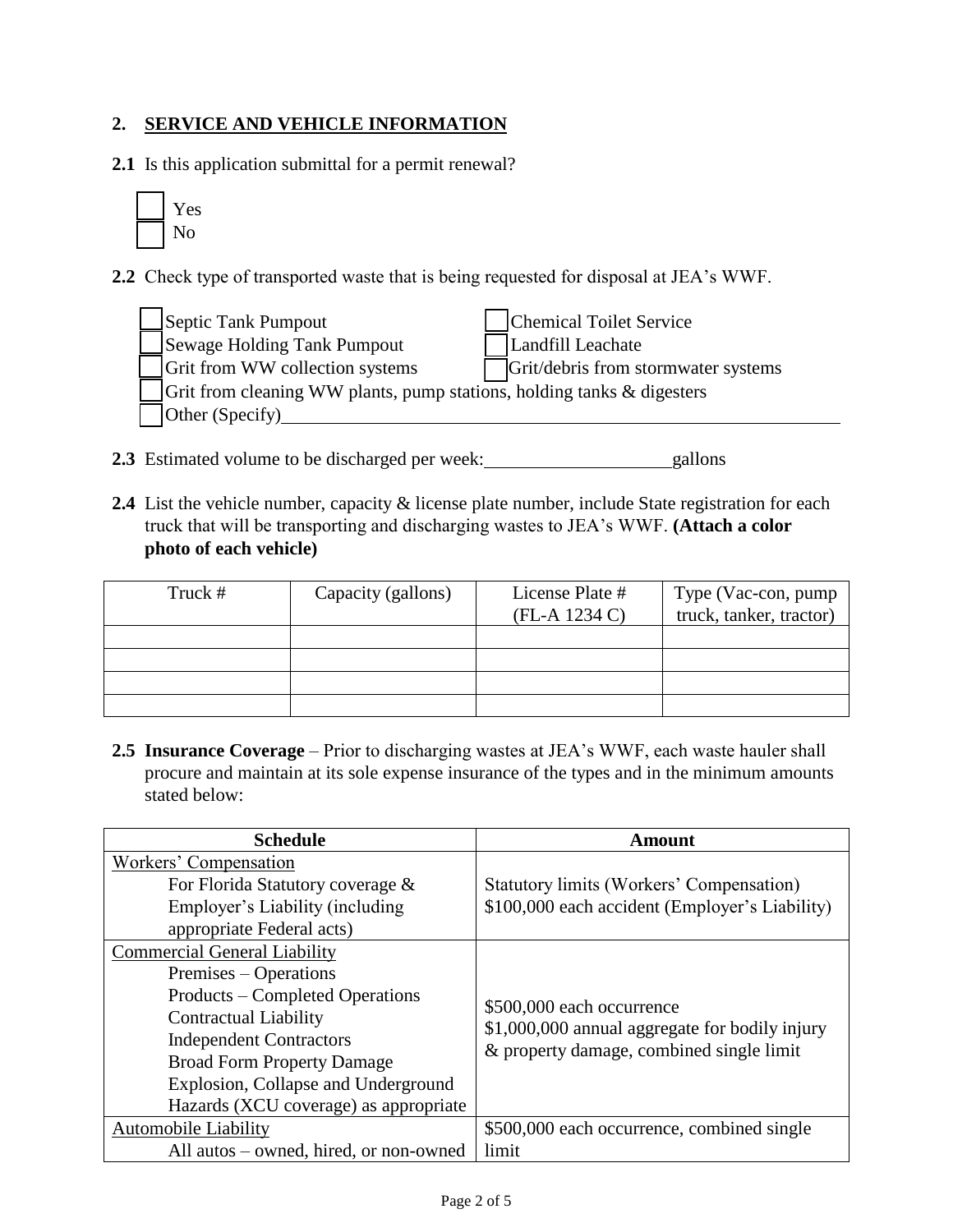### **Indemnification:**

The waste hauler shall include a Indemnification stating that the waste hauler shall hold harmless, indemnify, and defend JEA against any claim, action, loss, damage, injury, liability, cost and expense of whatsoever kind or nature (including, but not by way of limitation, attorney's fees and court costs) arising out of injury (whether mental or corporeal) to persons, including death, or damage to property, arising out of or incidental to the negligent acts or omissions of Permittee, in the performance of the activities permitted herein. In the event of joint negligence on the part of JEA and waste hauler, any loss shall be apportioned in accordance with the provisions of the Uniform Contribution Among Tortfeasors Act (s. 768.31, F.S.), as that Act exists on the effective date of this permit. For purposes of this indemnification, the term "JEA" shall include its governing board, officers, employees, agents and assigns. This indemnification shall survive the term of this permit for incidents that occurred during the term of the permit.

Sign and return the attached Indemnification with this permit.

## **Waiver of Subrogation:**

The waste hauler shall include a Waiver of Subrogation on all required insurance in favor of JEA, its board members, officers, employees, agents, successors, and assigns. The insurance certificate shall provide that no material alteration or cancellation, including expiration and non-renewal, shall be effective until 30 days after receipt of written notice by JEA. Such insurance shall be written by a company or companies licensed to do business in the State of Florida and satisfactory to JEA. The applicant shall provide JEA with certificates evidencing the maintenance of said insurance.

The Waiver of Subrogation must state the following: "A Waiver of Subrogation is included with this insurance in favor of JEA, its board members, officers, employees, agents, successors, and assigns."

The Waiver of Subrogation is obtained through your insurance company.

Insurance certificates evidencing the aforementioned requirements are attached.

Aforementioned insurance not procured and maintained by applicant.

## **3. TREATMENT AND DISPOSAL**

List **ALL** chemicals (including deodorizers) which are used to treat waste. (Use additional sheets if necessary.)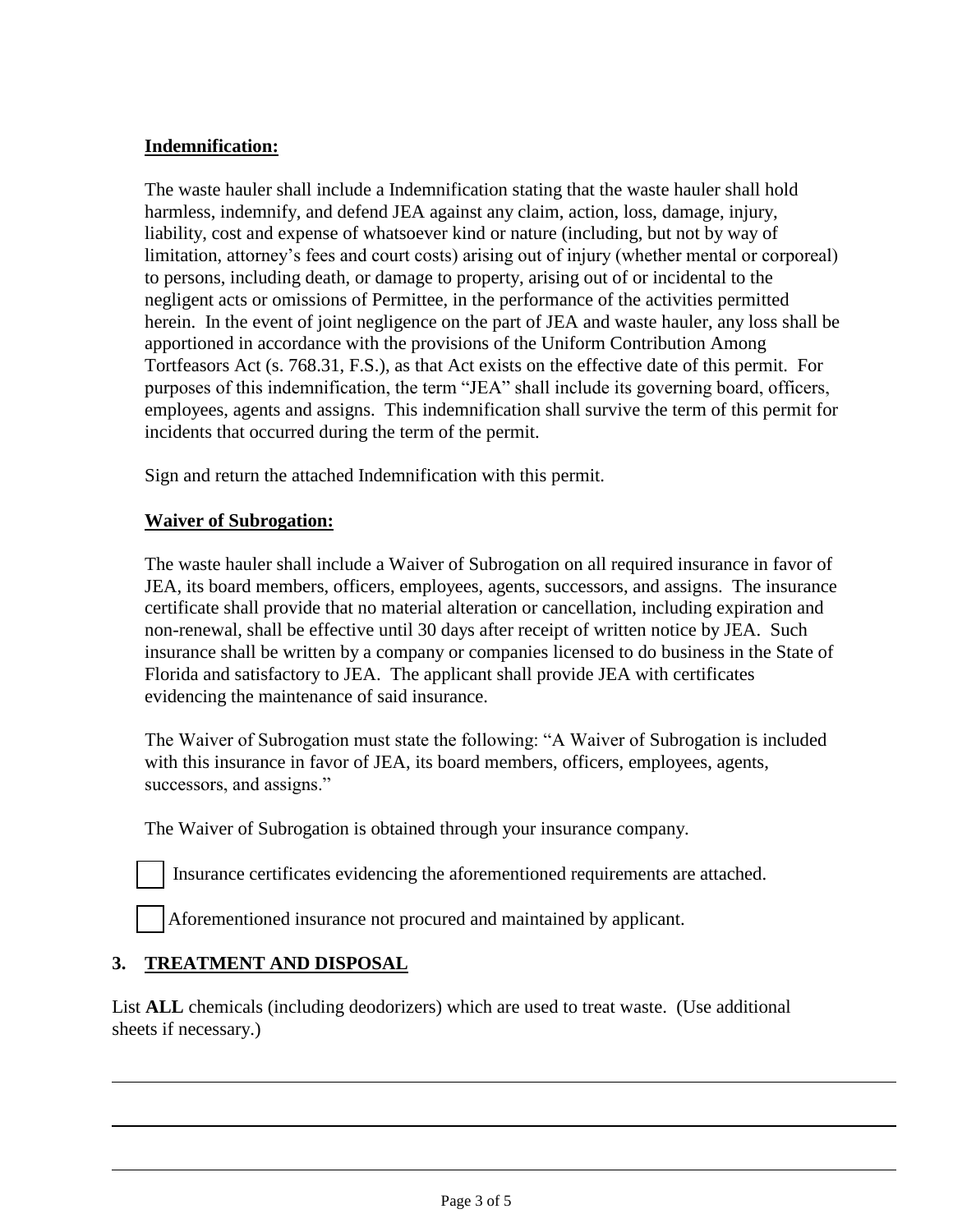### **4. PERMITS AND DISPOSAL SITES**

**4.1** List all environmental permits that pertain to this facility. Attach a current copy of your State of Florida Department of Health Operating Permit (DH form 4013). Use additional sheets if necessary.

**4.2** List all disposal sites that your facility uses to dispose of waste. (Use additional sheets if necessary.)

## **AUTHORIZED REPRESENTATIVE CERTIFICATION STATEMENT**

"I certify under penalty of law that this document and all attachments were prepared under my direction or supervision in accordance with a system designed to assure that qualified personnel properly gather and evaluate the information submitted. Based on my inquiry of the person or persons who manage the system, or those persons directly responsible for gathering the information, the information submitted is, to the best of my knowledge and belief, true, accurate, and complete. I am aware that there are significant penalties for submitting false information, including the possibility of fine and imprisonment for knowing violations."

Name Title

Signature Date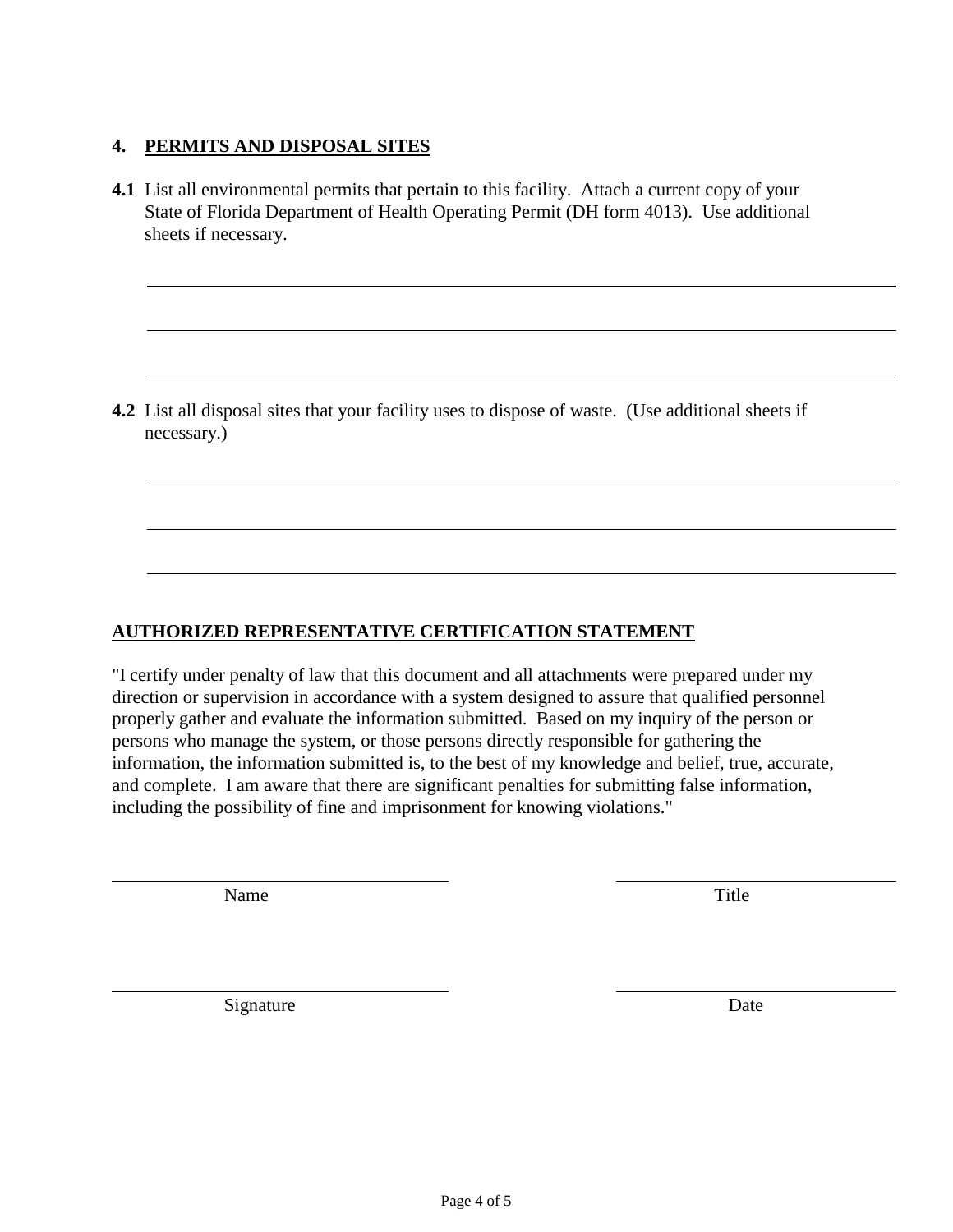Attachments enclosed with Waste Hauler Permit Application for:

| Attachment                             | Yes | N٥ |
|----------------------------------------|-----|----|
| <b>Waste Hauler Permit Application</b> |     |    |
| <b>Application Instructions</b>        |     |    |
| <b>Signatory Requirements</b>          |     |    |
| <b>Indemnification Page</b>            |     |    |
|                                        |     |    |

| Checked By: | Date: |
|-------------|-------|
|             |       |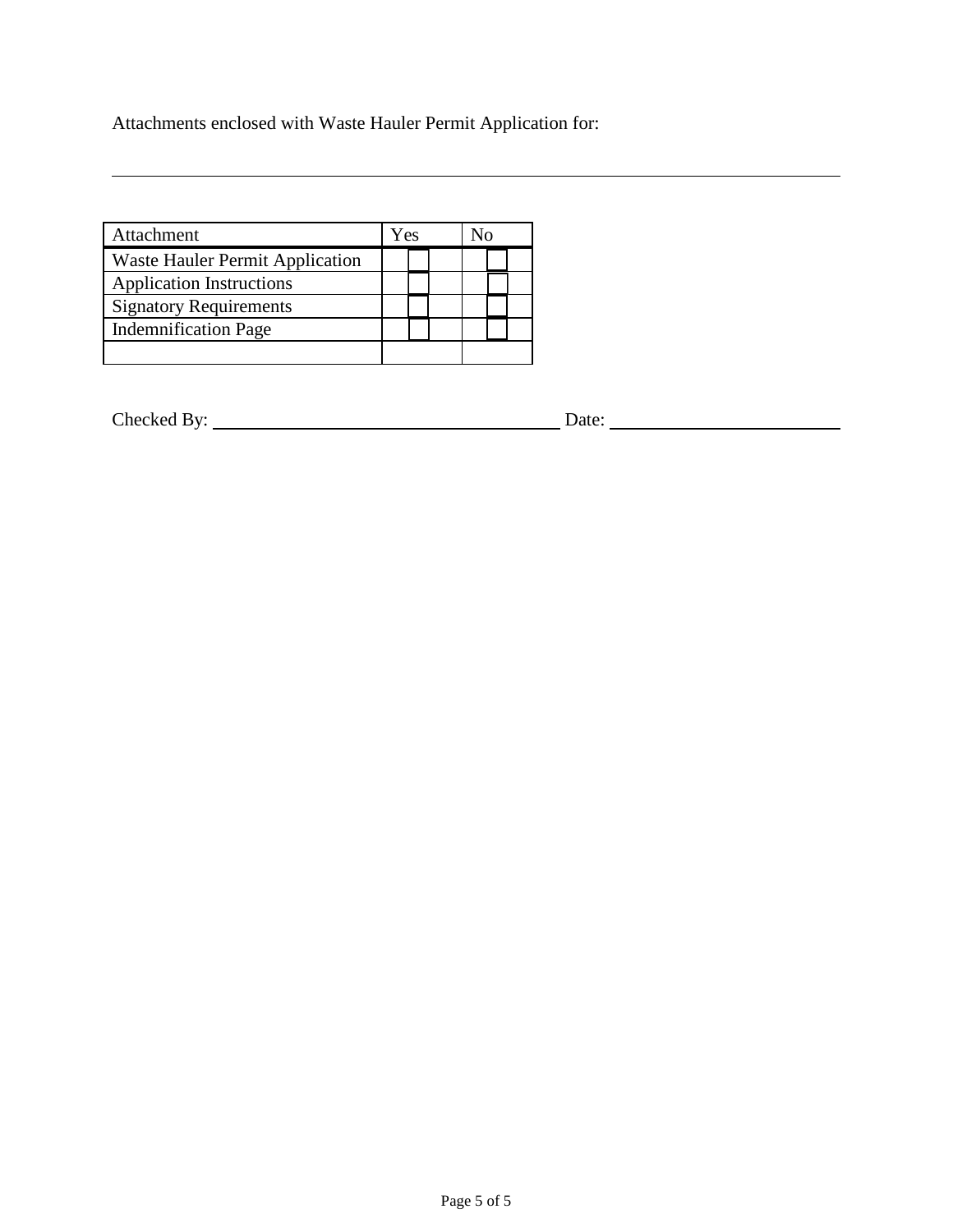#### **Indemnification:**

(Company Name)

shall hold harmless, indemnify,

and defend JEA against any claim, action, loss, damage, injury, liability, cost and expense of whatsoever kind or nature (including, but not by way of limitation, attorney's fees and court costs) arising out of injury (whether mental or corporeal) to persons, including death, or damage to property, arising out of or incidental to the negligent acts or omissions of Permittee, in the performance of the activities permitted herein. In the event of joint negligence on the part of JEA and waste hauler, any loss shall be apportioned in accordance with the provisions of the Uniform Contribution Among Tortfeasors Act (s. 768.31, F.S.), as that Act exists on the effective date of this permit. For purposes of this indemnification, the term "JEA" shall include its governing board, officers, employees, agents and assigns. This indemnification shall survive the term of this permit for incidents that occurred during the term of the permit.

Signature Date

\_\_\_\_\_\_\_\_\_\_\_\_\_\_\_\_\_\_\_\_\_\_\_\_\_\_\_\_\_\_\_\_\_\_\_\_\_\_\_\_

\_\_\_\_\_\_\_\_\_\_\_\_\_\_\_\_\_\_\_\_\_\_\_\_\_\_\_\_\_\_\_\_\_\_\_\_\_\_\_\_

\_\_\_\_\_\_\_\_\_\_\_\_\_\_\_\_\_\_\_\_\_\_\_\_\_\_\_\_\_\_\_\_\_\_\_\_\_\_\_\_ Printed Name

Title